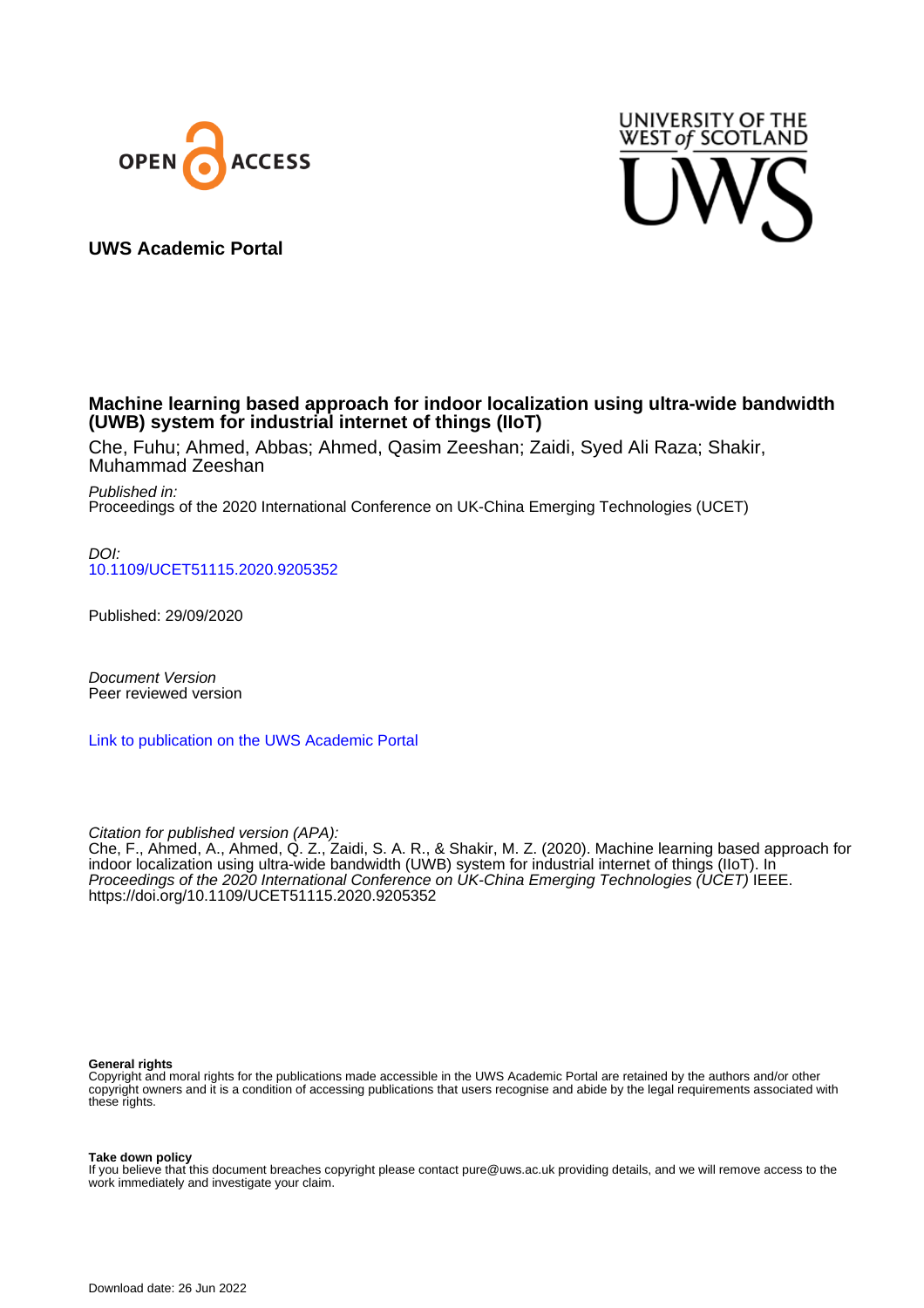



# **UWS Academic Portal**

# **Machine learning based approach for indoor localization using ultra-wide bandwidth (UWB) system for industrial internet of things (IIoT)**

Che, Fuhu; Ahmed, Abbas; Ahmed, Qasim Zeeshan; Zaidi, Syed Ali Raza; Shakir, Muhammad Zeeshan

Published in:

Proceedings of the 2020 International Conference on UK-China Emerging Technologies (UCET)

Accepted/In press: 28/07/2020

Document Version Peer reviewed version

[Link to publication on the UWS Academic Portal](https://myresearchspace.uws.ac.uk/portal/en/publications/machine-learning-based-approach-for-indoor-localization-using-ultrawide-bandwidth-uwb-system-for-industrial-internet-of-things-iiot(097584c8-45fe-4541-9ba4-487c41a794f3).html)

Citation for published version (APA):

Che, F., Ahmed, A., Ahmed, Q. Z., Zaidi, S. A. R., & Shakir, M. Z. (Accepted/In press). Machine learning based approach for indoor localization using ultra-wide bandwidth (UWB) system for industrial internet of things (IIoT). In Proceedings of the 2020 International Conference on UK-China Emerging Technologies (UCET) IEEE.

#### **General rights**

Copyright and moral rights for the publications made accessible in the UWS Academic Portal are retained by the authors and/or other copyright owners and it is a condition of accessing publications that users recognise and abide by the legal requirements associated with these rights.

**Take down policy**

If you believe that this document breaches copyright please contact pure@uws.ac.uk providing details, and we will remove access to the work immediately and investigate your claim.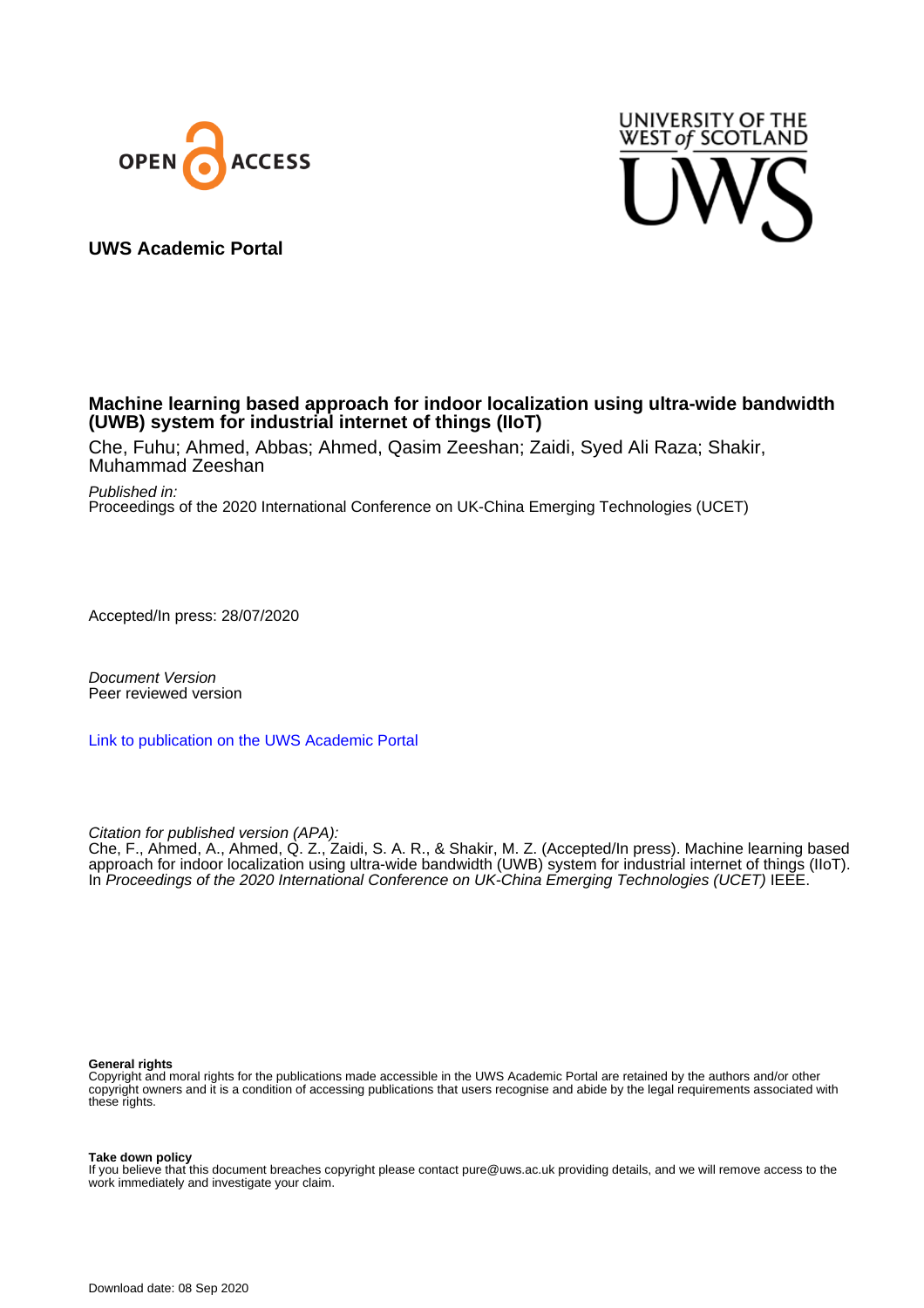© 2020 IEEE. Personal use of this material is permitted. Permission from IEEE must be obtained for all other uses, in any current or future media, including reprinting/republishing this material for advertising or promotional purposes, creating new collective works, for resale or redistribution to servers or lists, or reuse of any copyrighted component of this work in other works.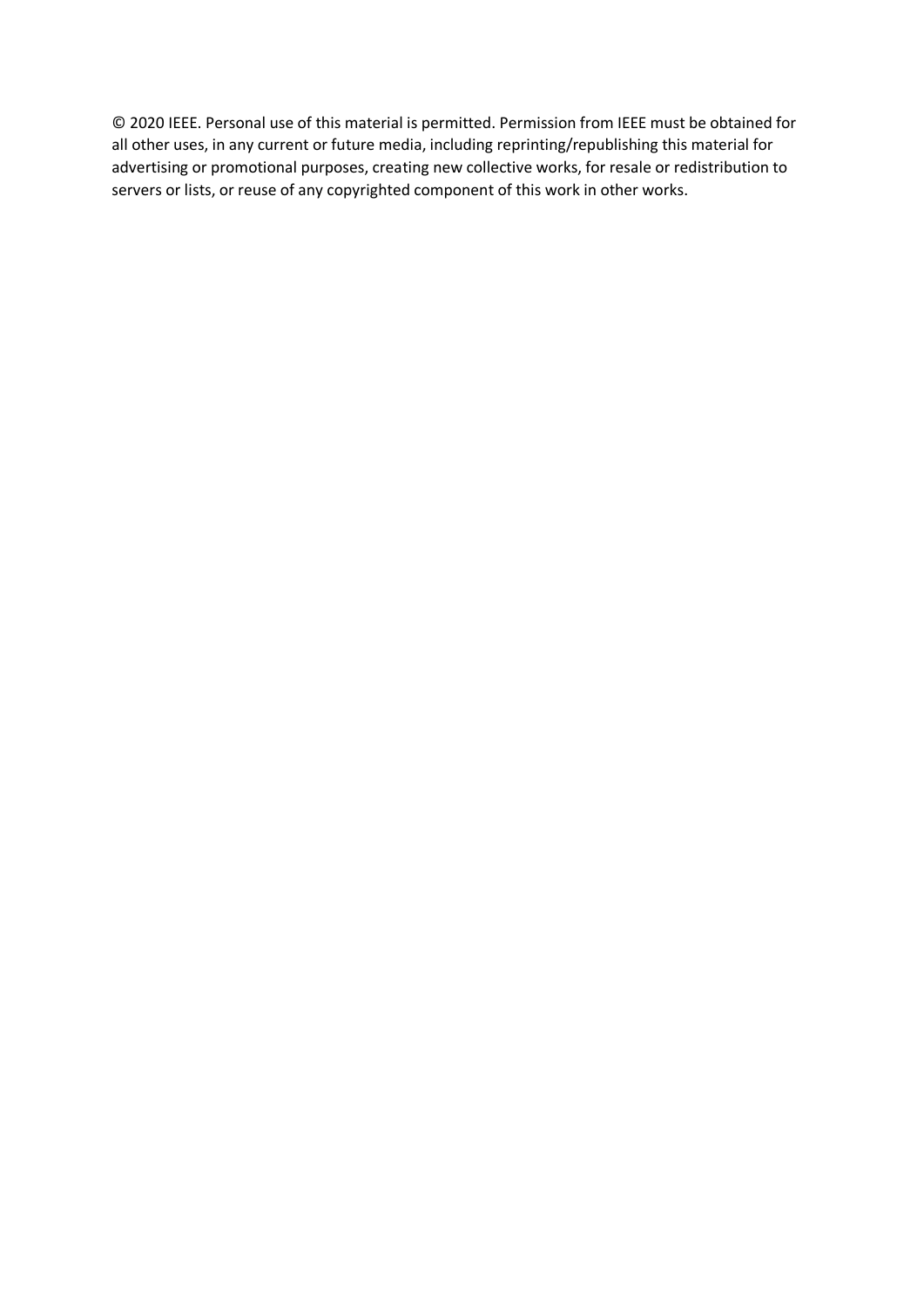# Machine Learning Based Approach for Indoor Localization Using Ultra-Wide Bandwidth (UWB) System for Industrial Internet of Things (IIoT)

1 st Fuhu Che *Dept. of Engineering & Technology University of Huddersfield* Huddersfield, HD1 3DH, UK Fuhu.Che@hud.ac.uk

2 nd Abbas Ahmed *Dept. of Engineering & Technology University of Huddersfield* Huddersfield, HD1 3DH, UK A.Ahmed2@hud.ac.uk

4<sup>th</sup> Syed Ali Raza Zaidi *School of Electronic & Electrical Engineering University of Leeds* Leeds, LS2 9JT, UK s.a.zaidi@leeds.ac.uk

5<sup>th</sup> Muhammad Zeeshan Shakir *School of Computing, Engineering & Physical Sciences University of the West Scotland* Paisley, PA1 2BE, UK muhammad.shakir@uws.ac.uk

*Abstract*—With the rapid development of wireless communication technology and the emergence of the Industrial Internet of Things (IIoT)s applications, high-precision Indoor Positioning Services (IPS) are urgently required. While the Global Positioning System (GPS) has been a key technology for outdoor localization, its limitation for indoor environments is well known. Ultra-WideBand (UWB) can help provide a very accurate position or localization for indoor harsh propagation environments. This paper focuses on improving the accuracy of the UWB indoor localization system including the Line-of-Sight (LoS) and Non-Line-of-Sight (NLoS) conditions by developing a Machine Learning (ML) algorithm. In this paper, a Naive Bayes (NB) ML algorithm is developed for UWB IPS. The performance of the developed algorithm is evaluated by Receiving Operating Curves (ROC)s. The results indicate that by employing the NB based ML algorithm significantly improves the localization accuracy of the UWB system for both the LoS and NLoS environment.

*Index Terms*—UWB, IPS, localization, ML, Naive Bayes.

## I. INTRODUCTION

The invention of the Global Navigation Satellite System (GNSS) was pinnacle in enabling accurate location information for many application and thus brought tremendous convenience to human life [1]. With the upgrading of new generation navigation systems such as the Cyclone Global Navigation System (CYGNSS) in the United States, Global Navigation Satellite System (GLONASS) in Russia, TechDemoSat-1 (TDS-1) in the UK, Galileo GNSS for the European Union, BuFeng-1A/B twin satellites for China and the application of these technologies makes positioning and navigation easier than ever especially for outdoor environments [1]. However, with this continuous expansion and increased uptake for Industrial Internet of Things (IIoT)s, the application of Indoor Positioning Services (IPS) including commercial applications such as logistics, tracking, localize and fetch in warehouses,

navigation of Unmanned Ground Vehicles (UGVs) etc. have been widely recognized and greatly developed [2], [3]. However, the GNSS does not provide accurate positioning for indoor environment and therefore warrants development of alternative technologies for indoor localization [4]. GNSS is also not a cost-effective option for large scale networks which will be of paramount importance in IIoT scenarios [5]. Therefore, for such indoor IIoT environments another independent positioning system is required.

3 rd Qasim Zeeshan Ahmed *Dept. of Engineering & Technology University of Huddersfield* Huddersfield, HD1 3DH, UK q.ahmed@hud.ac.uk

Ultra-WideBand (UWB) system have the capability to provide high accurate ranging accuracy as compared to other available low rate wireless personal area networks systems such as WiFi, Bluetooth, RFID, and other relevant technologies [6]. UWB impulse radio system employs an extremely short pulse which has a duration of the order of nanosecond, to provide time resolution and ranging accuracy to be within centimeters [7]. Furthermore, UWB capability of penetrating different materials, ability to combat multipath and causing less interference to other operating systems in the same band makes it an ideal and a potential candidate especially for harsh environments and applications [8]. However, in real-world IPS, there are still many challenges before deploying UWB as the positioning technology due to the complex dynamics of the indoor environment which includes the movement of objects or people, serious reflection, signal attenuation and multipath propagation.

In general, for the indoor environments when clear Lineof-Sight (LoS) exists between the anchors and tag, the UWB localization system has the ability to reach an accuracy of around 10 cm. However, similar accuracy is difficult to attain in Non-Line-of-Sight (NLoS) environments.The probability of reception is significantly reduced which in turn effects localization accuracy. In this paper, we focus on applying Ma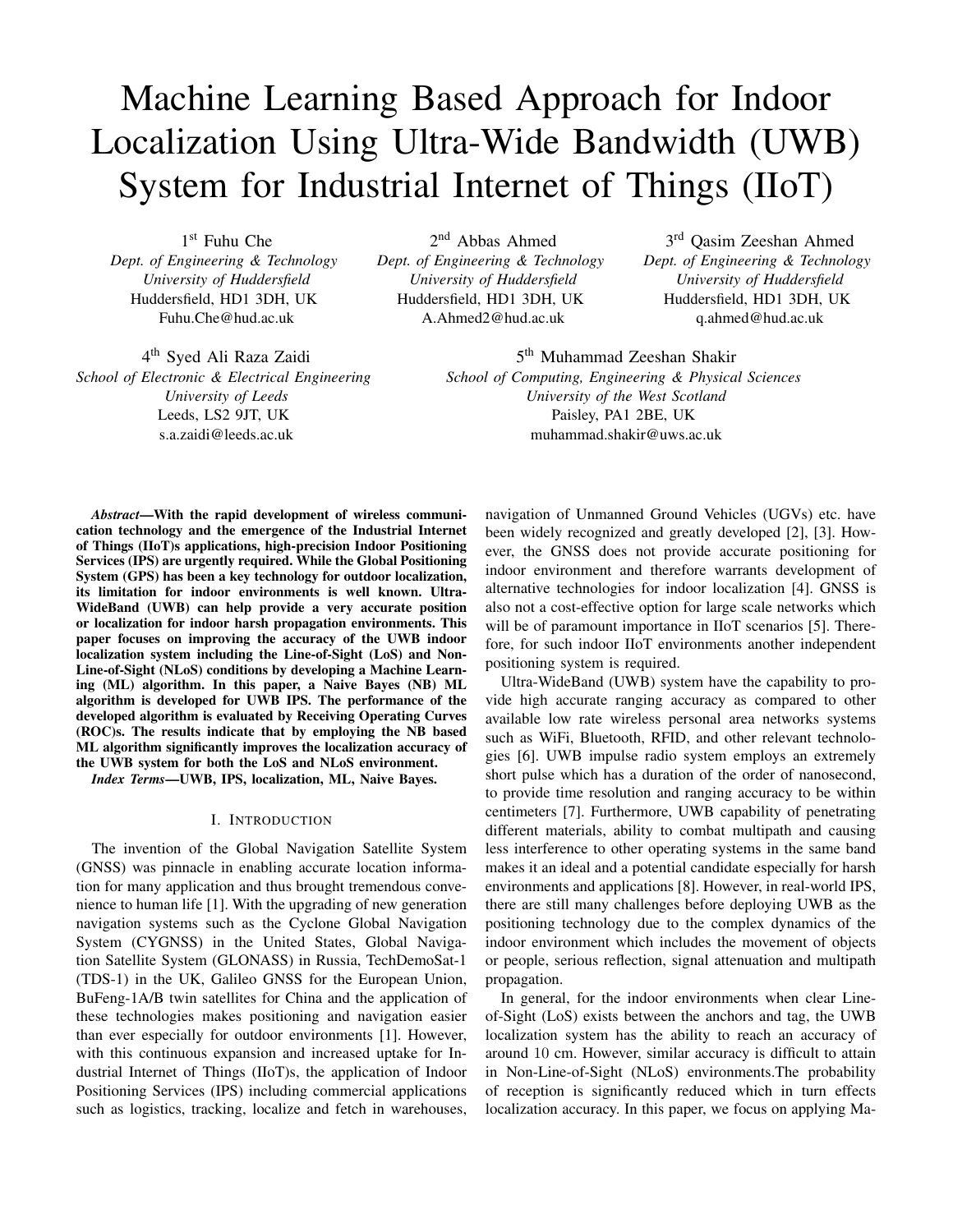chine Learning (ML) techniques to initially identify LoS/NLoS scenario and then improve the localization accuracy especially for NLoS situation in the IPS. The ML algorithm employed is based on Naive Bayes (NB) principles. This algorithm will help discriminate the LoS or NLoS environment. From our simulations, it can be observed that a significant improvement in localization accuracy is achieved by employing the above mentioned algorithms especially for NLoS environment.

The reminder of the paper is organized as follows. Section II focuses on the system model adopted for UWB system. In section III the problem exxperienced by UWB signal is visited. In section IV the proposed algorithms for NLoS identification are described. In section V, the performance of the algorithm will be evaluated. Finally, conclusions are summarised in section VI.

#### II. SYSTEM MODEL

## *A. Transmitted Signal*

In UWB system, a range of UWB pulses have been proposed [9]. However, in this paper we have adopted Gaussian pulse due to its maximum range-rate resolution [10]. The Gaussian pulse is represented by  $\psi(t) = \exp\left(-\frac{t^2}{\tau^2}\right)$  $\overline{\tau_p^2}$  , where  $\tau_p$  is the pulse width.

## *B. Channel Model*

The UWB pulse experiences a multipath channel as given in IEEE 802.15.4a Task Group for wireless personal area networks (WPAN) [9]–[12], which is given as

$$
h(t) = \sum_{l=1}^{L} \alpha_l \delta(t - \tau_l), \tag{1}
$$

where  $\delta(\cdot)$  is the Kronecker function, L indicates the total number of multipath taps,  $\alpha_l$  and  $\tau_l$  is the amplitude and the delay of the l-th multipath, respectively.

## *C. Received Signal*

The received signal at a tag from the anchor can be expressed as

$$
r(t) = \sqrt{E}_{\psi} \sum_{l=1}^{L} a_l \psi(t - \tau_l) + n(t), \qquad (2)
$$

where  $n(t)$  is Additive White Gaussian Noise (AWGN) with zero mean and two-sided power spectral density  $N_0/2$ .

#### III. PROBLEM FORMULATION

When employing time of arrival (ToA) algorithms the goal is to estimate the value of  $\tau_1$  which is the first multipath observed by the receiver [13]. This task is further complicated because of the AWGN noise and the other multipath components present in the received signal as mentioned in (2). Furthermore, in the NLoS environment the radio signal propagates across and through the obstruction of walls and other indoor materials present in surroundings. This results in



Fig. 1. Block Diagram of developed UWB IPS system

different propagation speed of the radio signal as the signals will be much slower than free space. Therefore, the transmitted information will be delayed at the receiver resulting in ranging error. Consequently, a simple way to mitigate the NLoS effects is to ignore it. However, ignoring such information may result in delayed or inaccurate localization for IPS. In this paper, the variance of the estimated distance and the power of the first path will be used to identity the NLoS environment.

The received power of the signal is evaluated in dBm and can be calculated as

$$
P_r = 10\log_{10}\left(\frac{|h(t)|^2 \cdot 2^{17}}{N^2}\right) - A,\tag{3}
$$

where  $\hat{A}$  has a constant value of 113.77 when using a pulse repetition frequency of 16MHz as defined in IEEE 802.15.4 standard [14]. The received signal of first path power is estimated by

$$
P_r^1 = 10 \log_{10} \left( \frac{F_1^2 + F_2^2 + F_3^2}{N^2} \right) - A,\tag{4}
$$

where  $F_i$ ,  $i = 1, 2$ , and 3 represents the first path amplitude magnitude value at point i.  $N$  in (3) and (4) is the preamble accumulation count value defined in [14].

#### IV. PROPOSED SOLUTION

In this paper, a Naive Bayesian (NB) algorithm is proposed to classify the NLoS environment and then used to further improve the accuracy of the UWB positioning system. NB algorithm is one of the most popular and widely used classification algorithms in ML [15]. This method is based on the Bayesian principle and uses the knowledge of probability statistics to classify the sample data set. Due to its solid mathematical foundation, the false positive rate of the Bayesian classification algorithm is very low. From the probability perspective, according to Bayes Rule, the given probability  $P(l|x)$  can be calculated as

$$
P(l|x) = \frac{P(x|l)P(l)}{P(x)}
$$
\n<sup>(5)</sup>

where  $P(l|x)$  is the probability of the localization of the tag given anchors.  $P(l)$  is the prior probability of the location of the anchor,  $P(x|l)$  is the probability of the anchor given location and the  $P(x)$  is the prior probability of the distance of the anchor.

Figure 1 illustrates the block diagram of the developed UWB IPS system. The system operates by employing two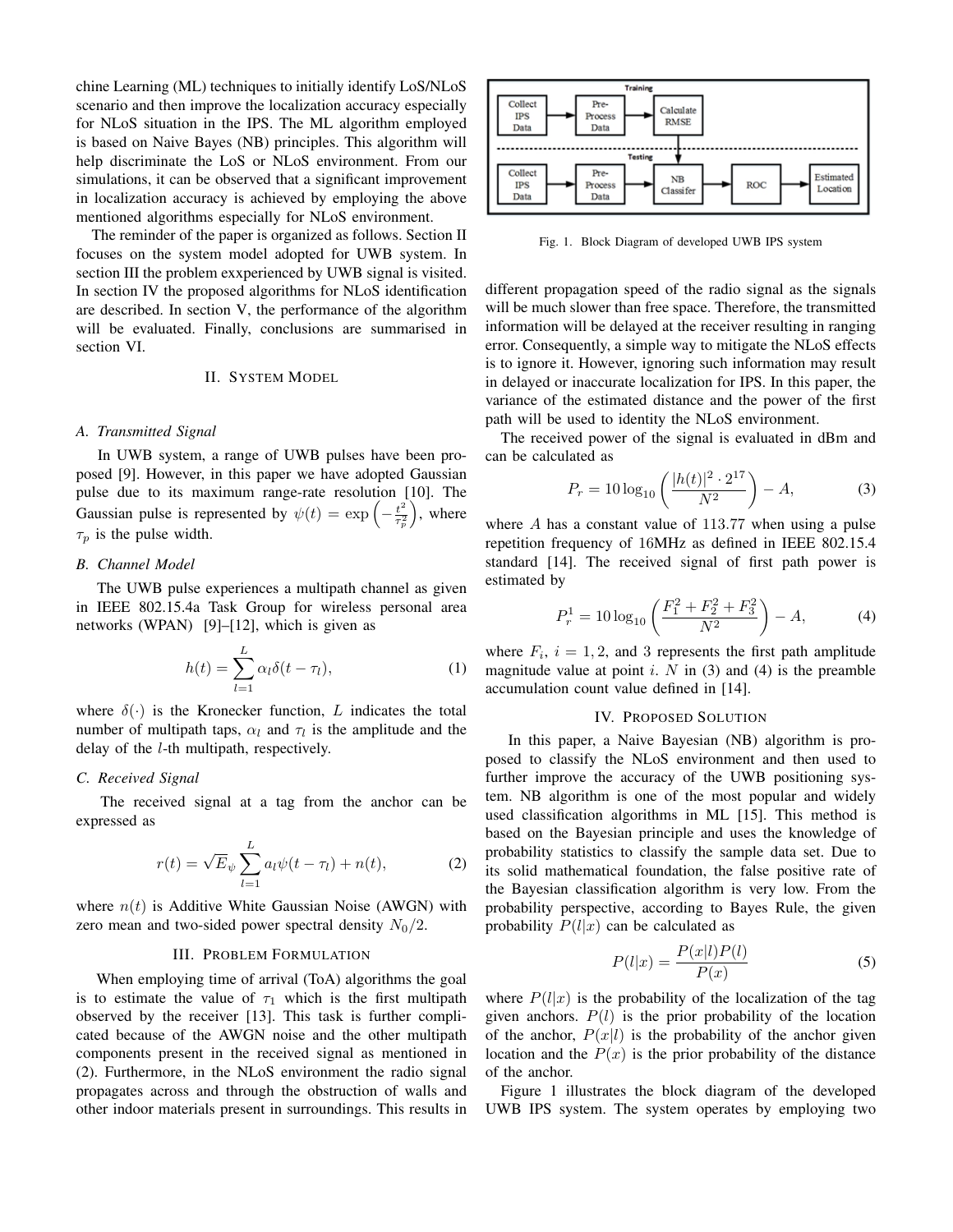

Fig. 2. Estimated versus Actual Distance in meters

phases: offline training and online testing. In the first phase, which is the training phase the UWB IPS data is collected from the tag and pre-processed. The distance between the anchors and tags is calculated, followed by the RMSE as given as

$$
RMSE = \frac{1}{T}\sqrt{(d_1 - \hat{d}_1)^2 + \dots + (d_T - \hat{d}_T)^2},\tag{6}
$$

where  $T$  represents the number of anchors present. It is further used to produce the fingerprint library. During the testing phase, the UWB IPS data are calculated and pre-processed. They are then compared with the database utilising an NB classifier as mentioned above. The ROC is then plotted and the confidence level is calculated which is utilised to improve the positioning results by deriving the final estimated location of the tag.

#### V. SIMULATION RESULTS AND DISCUSSIONS

The experiment is set up in a room having area of  $32m^2$ , where four anchors are placed at the corners of the room and one tag will be tested to determine the location in this experiment. The tag is worn by the human. The data collection is collected over a complete day. The human orientation and stance remained unchanged during each data collection period. However, after the training is carried out, the human can move freely within this room.

In Figure 2 the estimated versus actual distance is plotted in meters for LoS and NLoS environment. Measurements are recorded after every meter using a meter ruler when the tag covers a total distance of 5m. One hundred samples of LoS and NLoS were collected and compared after every meter. From the figure, it can be observed that there is a certain error between the actual distance and the measured distance, and there is a tendency to increase slightly as the distance increases. In each measurement, the error of LoS is smaller than that of NLoS, which proves that NLoS will be greatly influenced by the ranging error and effect the accuracy of measurements. Therefore, classifying and processing NLoS is



Fig. 3. Receiver operating curves for NB algorithms

essential to improve the positioning accuracy of the overall system.

Figure 3 indicates the receiver operating characteristics (ROC) curve is plotted. In this figure, true positive rate (TPR) is plotted against the false positive rate (FPR). The accuracy of NB can be measured by determining area under the curve (AUC). From the figure it can be observed that AUC is around 87%, which suggest that the NB will be a able to easily separate the NLoS situation from the LoS situation. Furthermore, this will improve the overall positioning accuracy for NLoS environment.

## VI. CONCLUSION

ML based algorithm which is based on NB principles have been designed for UWB IPS system. The proposed algorithms show considerable gain in termss of localization accuracy. The result indicates that the error between the actual distance and the measured distance increases as the distance between the anchors and tags increase. The result further shows that NB algorithm has good classification characteristics as the area under the curve is 87%, and the proposed algorithm will maintain good positioning accuracy in LoS as well as NLoS environment.

#### **REFERENCES**

- [1] H. Park, A. Camps, J. Castellvi and J. Muro, "Generic Performance Simulator of Spaceborne GNSS-Reflectometer for Land Applications," in IEEE Journal of Selected Topics in Applied Earth Observations and Remote Sensing, vol. 13, pp. 3179-3191, 2020.
- [2] M. Z. Win, Y. Shen and W. Dai, "A Theoretical Foundation of Network Localization and Navigation," in Proceedings of the IEEE, vol. 106, no. 7, pp. 1136-1165, July 2018.
- [3] A. Conti, S. Mazuelas, S. Bartoletti, W. C. Lindsey and M. Z. Win, "Soft Information for Localization-of-Things," in Proceedings of the IEEE, vol. 107, no. 11, pp. 2240-2264, Nov. 2019
- [4] X. Guo, N. R. Elikplim, N. Ansari, L. Li and L. Wang, "Robust WiFi Localization by Fusing Derivative Fingerprints of RSS and Multiple Classifiers," in IEEE Transactions on Industrial Informatics, vol. 16, no. 5, pp. 3177-3186, May 2020.